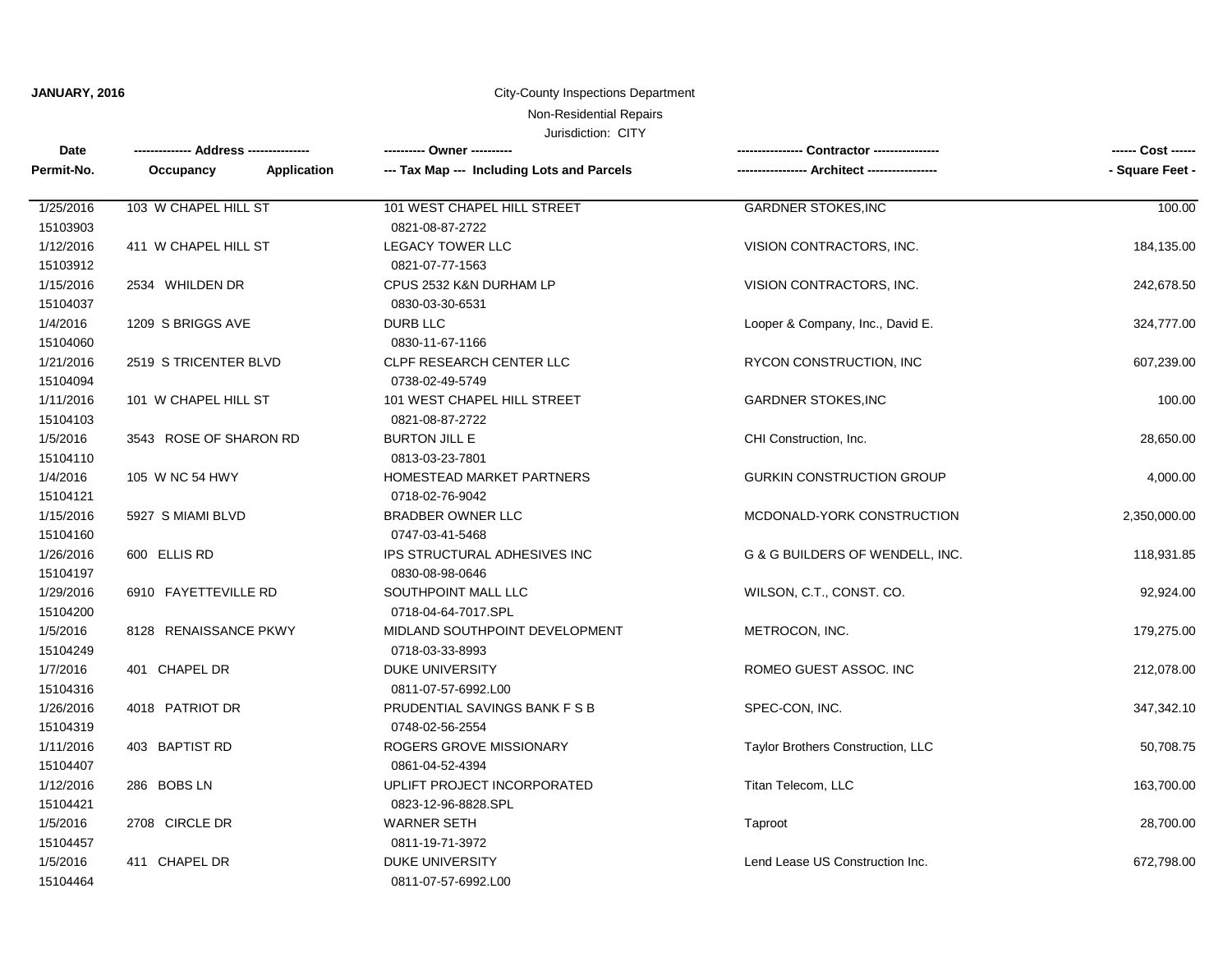## **JANUARY, 2016**

#### City-County Inspections Department

Non-Residential Repairs

Jurisdiction: CITY

| <b>Date</b>           |                           |             |                                            | Contractor ----------------                  | ------ Cost ------ |
|-----------------------|---------------------------|-------------|--------------------------------------------|----------------------------------------------|--------------------|
| Permit-No.            | Occupancy                 | Application | --- Tax Map --- Including Lots and Parcels |                                              | - Square Feet -    |
| 1/8/2016              | 1000 PARLIAMENT CT        |             | <b>LIBERTY PROPERTY LIMITED</b>            | GRIFFIN, D.H. CONSTRUCTION CO LLC            | 325,000.00         |
| 15104470              |                           |             | 0747-04-82-1238                            |                                              |                    |
| 1/26/2016             | 614 CHAPEL DR             |             | <b>DUKE UNIVERSITY</b>                     | LECHASE CONSTRUCTION SERVICES, LLC           | 59,073.00          |
| 15104485              |                           |             | 0811-07-57-6992.L00                        |                                              |                    |
| 1/12/2016             | 430 DAVIS DR              |             | KEYSTONE 430 LL LLC                        | SPECTRA BUILDERS INC.                        | 94,380.00          |
| 15104489              |                           |             | 0747-03-03-2409.SPL                        |                                              |                    |
| 1/11/2016<br>15104491 | 2605 MERIDIAN PKWY        |             | MERIDIAN-OCP LLC<br>0728-02-86-3919        | DANIS CONSTRUCTION COMPANY, LLC.             | 150,000.00         |
|                       |                           |             |                                            |                                              |                    |
| 1/28/2016             | 1612 ACADIA ST            |             | <b>CITY OF DURHAM</b>                      | <b>WALPOLE, ROBERT</b>                       | 29,733.00          |
| 15104502              |                           |             | 0832-13-13-6973                            |                                              |                    |
| 1/13/2016             | 300 W MORGAN ST           |             | CDP DURHAM CTR INVESTORS LLC               | WILSON, C.T., CONST. CO.                     | 73,404.00          |
| 15104515              |                           |             | 0821-08-88-9307                            |                                              |                    |
| 1/12/2016<br>15104553 | 2200 W MAIN ST            |             | ERWIN SQUARE PLAZA LLC<br>0822-17-11-7840  | VISION CONTRACTORS, INC.                     | 42,400.00          |
| 1/7/2016              | 2301 ERWIN RD             |             | <b>DUKE UNIVERSITY</b>                     | DUKE UNIVERSITY HEALTH SYSTEM, INC.          | 19,350.00          |
| 15104561              |                           |             | 0811-07-57-6992.L00                        |                                              |                    |
| 1/7/2016              | 307 TRENT DR              |             | <b>DUKE UNIVERSITY</b>                     | DUKE UNIVERSITY HEALTH SYSTEM, INC.          | 37,586.00          |
| 15104566              |                           |             | 0811-07-57-6992.L00                        |                                              |                    |
| 1/4/2016              | 240 LEIGH FARM RD         |             | PALLADIAN CENTER LLC                       | SPEC-CON, INC.                               | 52,652.00          |
| 15104567              |                           |             | 0708-02-58-5961                            |                                              |                    |
| 1/7/2016              | 4024 STIRRUP CREEK DR     |             | HANOVER ACQUISITION 5 LLC                  | SPECTRA BUILDERS INC.                        | 193,200.00         |
| 15104574              |                           |             | 0748-02-79-1102                            |                                              |                    |
| 1/15/2016             | 100 CAPITOLA DR           |             | ARE-100/800/801 CAPITOLA LLC               | ACH CONSTRUCTORS, LLC.                       | 118,337.00         |
| 15104592              |                           |             | 0737-01-29-8529                            |                                              |                    |
| 1/25/2016             | 300 W MORGAN ST           |             | CDP DURHAM CTR INVESTORS LLC               | <b>Cline Contracting LLC</b>                 | 68,851.00          |
| 15104595              |                           |             | 0821-08-88-9307                            |                                              |                    |
| 1/29/2016             | 2301 ERWIN RD             |             | <b>DUKE UNIVERSITY</b>                     | WILSON, C.T., CONST. CO.                     | 107,115.00         |
| 15104596              |                           |             | 0811-07-57-6992.L00                        |                                              |                    |
| 1/12/2016             | 409 BLACKWELL ST          |             | CITY OF DURHAM                             | Atlantic Corporate Contracting L.L.C.        | 300,000.00         |
| 15104606              |                           |             | 0821-12-85-3894                            |                                              |                    |
| 1/29/2016             | 4117 EMPEROR BLVD         |             | <b>GLAXOSMITHKLINE</b>                     | BE & K BUILDING GROUP LLC.                   | 100.00             |
| 15104637              |                           |             | 0747-03-43-5286                            |                                              |                    |
| 1/19/2016             | 2501 CROASDAILE FARM PKWY |             | LAKEFIELD FARM LLC                         | LEWIS & SONS GRADING AND SEPTIC, INC., JIMMY | 37,395.00          |
| 15104644              |                           |             | 0813-04-66-5041                            |                                              |                    |
| 1/19/2016             | 1301 PERSON ST            |             | <b>CHEMSTORES LLC</b>                      | MCKENNA CONST, CO. INC.                      | 170,976.00         |
| 15104645              |                           |             | 0830-11-76-0782                            |                                              |                    |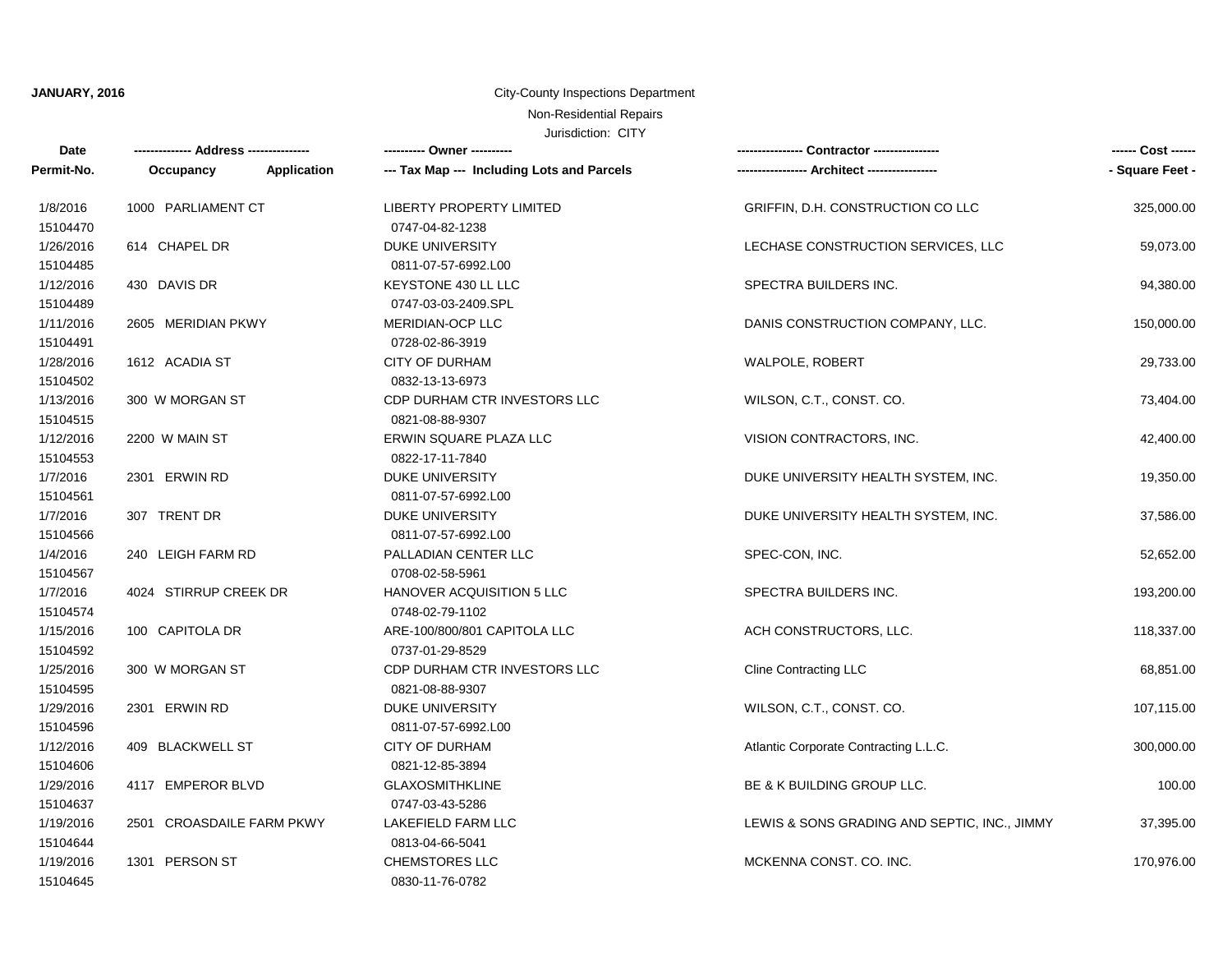## **JANUARY, 2016**

# City-County Inspections Department

# Non-Residential Repairs

Jurisdiction: CITY

| Date       | -------------- Address --------------- | ---------- Owner ----------                |                                         | ------ Cost ------ |
|------------|----------------------------------------|--------------------------------------------|-----------------------------------------|--------------------|
| Permit-No. | Application<br>Occupancy               | --- Tax Map --- Including Lots and Parcels |                                         | - Square Feet -    |
| 1/29/2016  | 2502 DURHAM CHAPEL HILL BLVD           | M M FOWLER INC                             | Enloe, Inc                              | 18,058.00          |
| 1512158    |                                        | 0820-05-19-9872                            |                                         |                    |
| 1/27/2016  | 2008 E CLUB BLVD                       | <b>CITY OF DURHAM</b>                      | KERN CORPORATION, H. M.                 | 119,900.00         |
| 1512428    |                                        | 0842-01-18-1935                            |                                         |                    |
| 1/7/2016   | 176 STRATFORD LAKES DR                 | TRI-ARC FOOD SYSTEMS INC                   | The Sign Clinic                         | 4,472.00           |
| 1512839    |                                        | 0729-02-78-4031                            |                                         |                    |
| 1/7/2016   | 2801 GUESS RD                          | JZF PROPERTIES LLC                         | The Sign Clinic                         | 4,472.00           |
| 1512859    |                                        | 0822-05-19-0975                            |                                         |                    |
| 1/11/2016  | 3558 HILLSBOROUGH RD                   | MILLER REAL ESTATE OF DURHAM               | The Sign Clinic                         | 4,472.00           |
| 1512860    |                                        | 0812-10-47-2072                            |                                         |                    |
| 1/7/2016   | 5425 S MIAMI BLVD                      | TRI-ARC FOOD SYSTEMS INC                   | The Sign Clinic                         | 4,472.00           |
| 1512861    |                                        | 0747-03-44-4820                            |                                         |                    |
| 1/7/2016   | 4831 NC 55 HWY                         | JZF PROPERTIES LLC                         | The Sign Clinic                         | 4,472.00           |
| 1512913    |                                        | 0738-03-02-8490                            |                                         |                    |
| 1/11/2016  | 2600 CROASDAILE FARM PKY               | UNITED METHODIST RETIREMENT HO             | FRANK L. BLUM CONSTRUCTION COMPANY      | 272,155.00         |
| 1513391    |                                        | 0813-12-75-6146                            |                                         |                    |
| 1/15/2016  | 133 ROBBINS RD                         | DURHAM MEMORIAL BAPTIST                    | ALUMINUM CO OF N.C.                     | 11,180.97          |
| 1513457    |                                        | 0851-04-80-2511                            |                                         |                    |
| 1/7/2016   | 5241 MCFARLAND DR                      | KOHLS DEPARTMENT STORES INC                | Randolph, Inc., William A.              | 40,000.00          |
| 1513496    |                                        | 0800-03-20-5567                            |                                         |                    |
| 1/26/2016  | 3616 WITHERSPOON BLVD                  | INLAND-SAU DURHAM PATTERSON                | Roberts, Inc., S.A.                     | 60,000.00          |
| 1513503    |                                        | 0800-03-20-8602                            |                                         |                    |
| 1/8/2016   | 701 W MAIN ST                          | WEXFORD DURHAM CHESTERFIELD                | THE WHITING-TURNER CONTR. CO.-NC BRANCH | 28,429,521.00      |
| 1513527    |                                        | 0821-07-78-2403                            |                                         |                    |
| 1/21/2016  | 341 W MAIN ST                          | NORMAL PROPERTIES LLC                      | CALLIS CONTRACTORS, INC.                | 474,180.00         |
| 1513539    |                                        | 0821-08-87-4618                            |                                         |                    |
| 1/20/2016  | 1733 TW ALEXANDER DR                   | TKC LXXII LLC                              | PEG Contracting Inc.                    | 1,987,000.00       |
| 1513580    |                                        | 0749-04-80-9947                            |                                         |                    |
| 1/8/2016   | 107 S LASALLE ST                       | B H W LTD                                  | TEN PENNY CONSTRUCTION, INC.            | 1,721,691.00       |
| 1513594    |                                        | 0812-15-64-9709                            |                                         |                    |
| 1/29/2016  | 4301 EMPEROR BLVD                      | DURHAM EXCHANGE PLACE LLC                  | RILEY-LEWIS GEN CONTRACTORS, INC.       | 135,026.00         |
| 1513735    |                                        | 0747-04-63-0066                            |                                         |                    |
| 1/28/2016  | 226 MILTON RD                          | <b>COUNTY OF DURHAM</b>                    | WILSON, C.T., CONST. CO.                | 14,151.00          |
| 16100009   |                                        | 0825-04-51-9129                            |                                         |                    |
| 1/25/2016  | 245 E NC 54 HWY                        | SOUTHPOINT PROFESSIONAL                    | <b>GATEWAY BUILDING COMPANY</b>         | 400,000.00         |
| 16100029   |                                        | 0728-01-06-5288                            |                                         |                    |